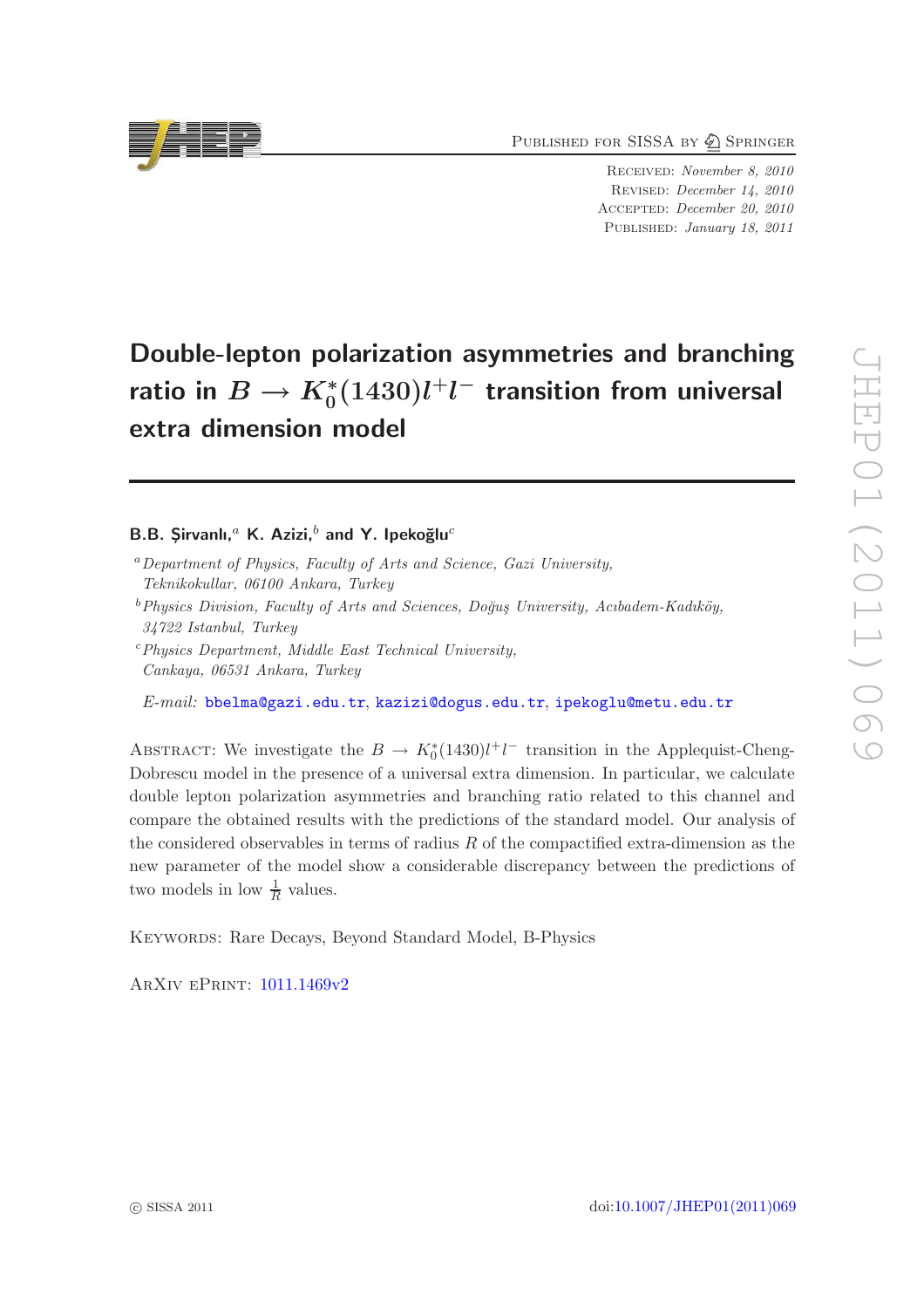### Contents

| 1 Introduction                                                                                                |   |
|---------------------------------------------------------------------------------------------------------------|---|
| 2 Branching ratio and double lepton polarization asymmetries in $B \rightarrow$<br>$K_0^* l^+ l^-$ transition |   |
| 3 Numerical results                                                                                           | 5 |
| 4 Conclusion                                                                                                  |   |

### <span id="page-1-0"></span>1 Introduction

The  $B \to K_0^*(1430)l^+l^-$  transition proceeds via flavor changing neutral current (FCNC) transition of  $b \to s l^+l^-$  at loop level. Such transition can be used in constraining the standard model (SM) parameters as well as gaining useful information about new physics effects such as extra dimensions, fourth generation of the quarks, supersymmetric particles and light dark matter , etc. The SM of particle physics can explain almost all known collider data and is in perfect agreement with the experiments so far. However, there are some problems such as, the origin of the matter in the universe, gauge and fermion mass hierarchy, number of generations, matter- antimatter asymmetry, unification, quantum gravity and so on, which can not explained by the SM. Hence, the SM can be thought to be a low energy manifestation of some underlying more fundamental theory or, to solve the aforementioned problems, some alternative theories are needed.

The extra dimension (ED) model with a flat metric  $[1-4]$  or with small compactification radius is one of the alternative theories. The ED is categorized as universal extra dimension (UED), where the SM fields containing gauge bosons and fermions can propagate in the extra dimensions and non-universal extra dimension (NUED), where the gauge bosons propagate into the extra dimensions, but the fermions are confined to the usual three spatial dimensions  $(D_3 \text{ brane})$ . The simplest example of the UED where just a single universal extra dimension is taken into account is called the Appelquist, Cheng and Dobrescu (ACD) model [\[5](#page-11-2)]. Compared to the SM, this model has one extra parameter called compactification radius, R. Hence, this model is a minimal extension of the SM in  $4+1$  dimensions with the extra dimension compactified to the orbifold  $S^1/Z_2$  and the fifth coordinate, y running between 0 and  $2\pi R$ , and  $y = 0$  and  $y = \pi R$  are fixed points of the orbifold. The zero modes of fields propagating in the extra dimension correspond the SM particles. The higher modes with momentum propagating in the extra dimension are called Kaluza-Klein (KK) modes. The mass of KK particles and interactions among them and also their interactions with the SM particles are explained in terms of the compactification scale,  $1/R$ . One of the important properties of the ACD model is conservation of the KK parity,  $(-1)^{KK\ number}$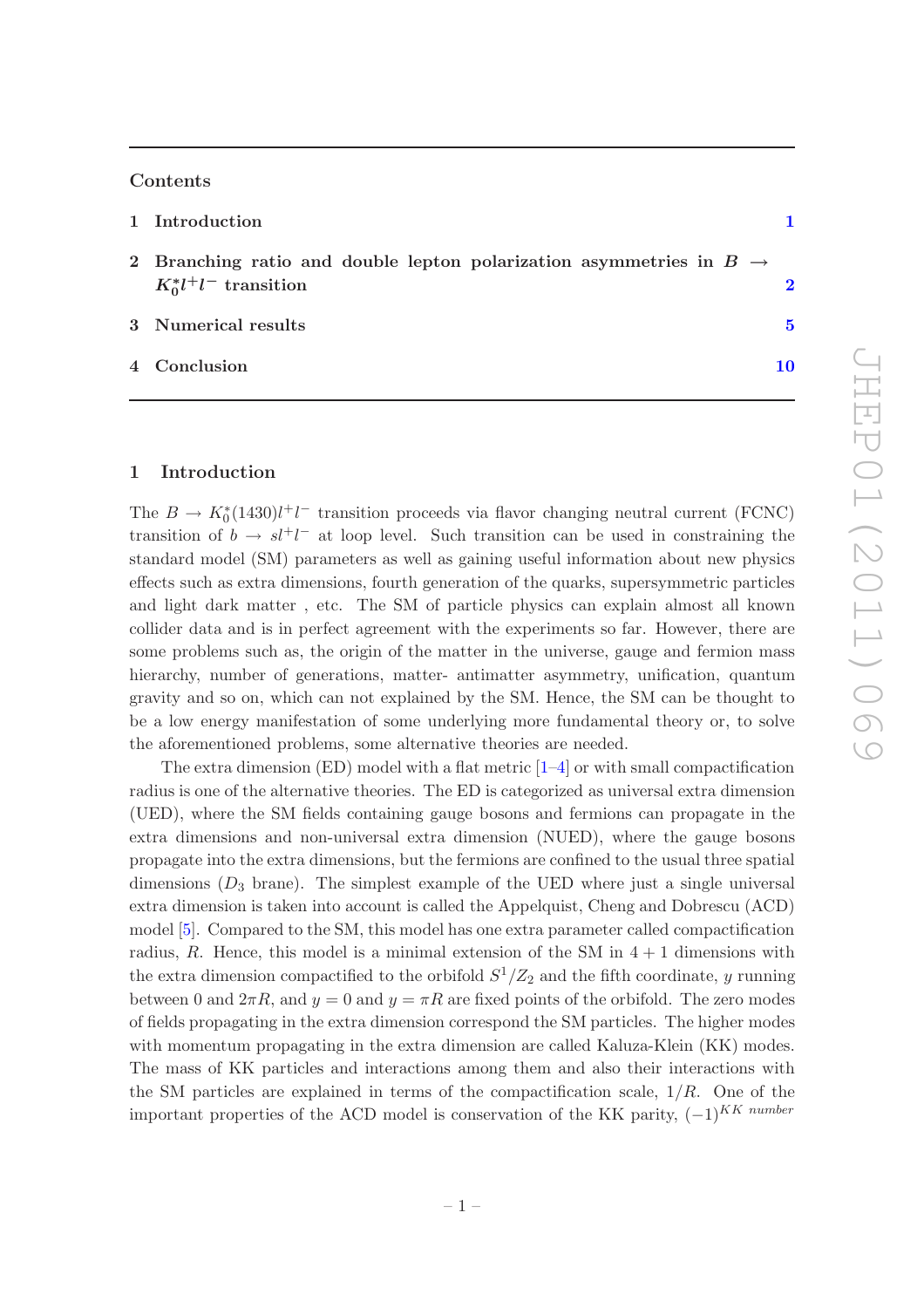(for details about the method see also  $[6-9]$ ). Such conservation entails the absence of tree level contributions of KK mods to processes occur at low energies,  $\mu \ll \frac{1}{R}$ , requiring the production of a single KK particle from the interaction of th SM particles. This allows us to use accurate electroweak measurements to supply a lower bound to the compactification scale,  $\frac{1}{R} \geq (250 - 300) \; GeV$  [\[9](#page-11-4), [10](#page-11-5)]. As these excitations can affect the loop level processes, especially FCNC transitions, investigation of  $B \to K_0^*(1430)l^+l^-$  channel in the framework of the ACD model can be useful for constraining the parameters related to this new physics scenario.

The ACD model has been applied widely to calculate many observables related to the radiative and semileptonic decays of hadrons (for some of them see for example [\[6](#page-11-3)[–9,](#page-11-4) [11](#page-11-6)[–14\]](#page-12-0). In the present work, we calculate double lepton polarization asymmetries and branching ratio related to the rare semileptonic  $B \to K_0^*(1430)l^+l^-$  transition in terms of radius R of the compactified extra-dimension as the new parameter of the model in the framework of the ACD model. We compare the obtained results with the predictions of the standard model. The outline of the paper is as follows. In section 2, we introduce the effective Hamiltonian responsible for the  $b \to s l^+ l^-$  transition. Using the effective Hamiltonian, we obtain the branching ratio as well as the various related double lepton polarization asymmetries in terms of form factors also in this section. Using the fit parametrization of the form factors obtained using QCD sum rules, we numerically analyze the considered observables in section 3. This section also includes a comparison of the results obtained in ACD model with that of predicted by the SM and our discussions.

# <span id="page-2-0"></span>2 Branching ratio and double lepton polarization asymmetries in  $B \rightarrow$  $K_0^* l^+ l^-$  transition

At quark level, the  $B \to K_0^* l^+ l^-$  transition proceed via FCNC transition of the  $b \to s l^+ l^-$ . The effective Hamiltonian responsible for this transition at quark level can be written as:

$$
\mathcal{H}^{\text{eff}} = \frac{G_F \alpha_{\text{em}} V_{tb} V_{ts}^*}{2\sqrt{2}\pi} \left[ C_9^{\text{eff}} \bar{s} \gamma_\mu (1 - \gamma_5) b \,\bar{\ell} \gamma^\mu \ell + C_{10} \bar{s} \gamma_\mu (1 - \gamma_5) b \,\bar{\ell} \gamma^\mu \gamma_5 \ell \right. \\
\left. - 2m_b C_7^{\text{eff}} \frac{1}{q^2} \bar{s} i \sigma_{\mu\nu} q^\nu (1 + \gamma_5) b \,\bar{\ell} \gamma^\mu \ell \right],
$$
\n(2.1)

where  $G_F$  is the Fermi constant,  $\alpha_{em}$  is the fine structure constant at Z mass scale,  $V_{ij}$  are elements of the Cabibbo-Kobayashi-Maskawa (CKM) matrix and  $C_7^{\text{eff}}$ ,  $C_9^{\text{eff}}$  and  $C_{10}$  are the Wilson coefficients, which are the main source of the deviation of the ACD and SM models predictions on the considered observables. The Wilson coefficients can be expressed in terms of the periodic functions,  $F(x_t, 1/R)$  with  $x_t = m_t^2/M_W^2$  and  $m_t$  being the top quark mass. Similar to the mass of the KK particles described in terms of the zero modes  $(n = 0)$ correspond to the ordinary particles of the SM and extra parts coming from the ACD model, the functions,  $F(x_t, 1/R)$  are also written in terms of the corresponding SM functions,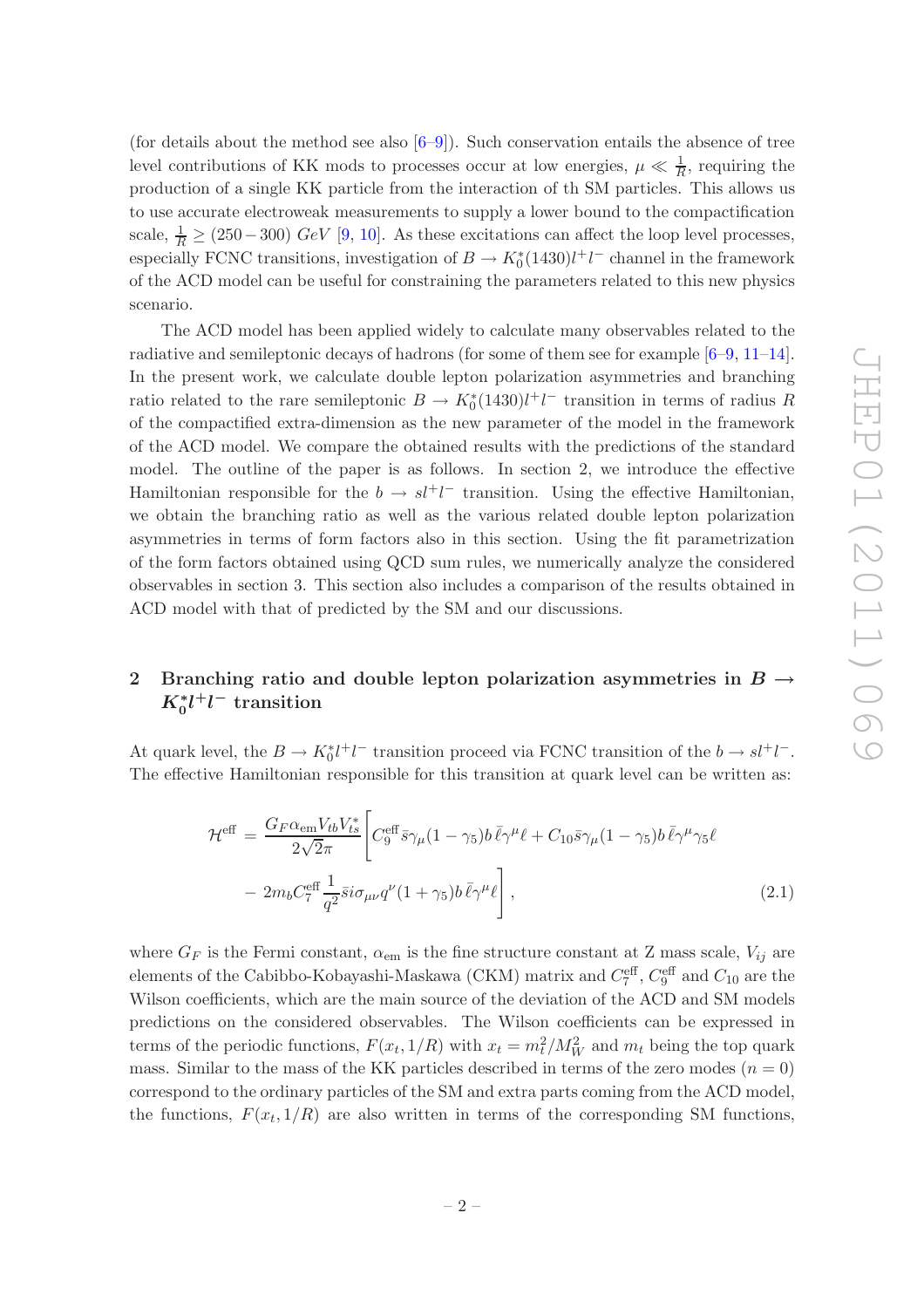|       | $f_i(0)$                                | $a_i$ | $b_i$ |
|-------|-----------------------------------------|-------|-------|
|       | $0.31 \pm 0.08$ $0.81$ $-0.21$          |       |       |
|       | $-0.31 \pm 0.07 \quad 0.80 \quad -0.36$ |       |       |
| $f_T$ | $-0.26 \pm 0.07$ 0.41 $-0.32$           |       |       |

**Table 1.** Parameters entering the fit parametrization of the form factors for  $B \to K_0^* \ell^+ \ell^-$  transition.

 $F_0(x_t)$  and extra parts which are functions of the compactification factor,  $1/R$ , i.e.,

$$
F(x_t, 1/R) = F_0(x_t) + \sum_{n=1}^{\infty} F_n(x_t, x_n),
$$
\n(2.2)

where  $x_n =$  $\frac{m_n^2}{M_W^2}$ and  $m_n = \frac{n}{\overline{n}}$  $\frac{n}{R}$ . The Glashow-Illiopoulos-Maiani (GIM) mechanism guarantees the finiteness of the functions,  $F(x_t, 1/R)$  and satisfies the condition,  $F(x_t, 1/R) \rightarrow$  $F_0(x_t)$ , when  $R \to 0$ . As far as  $1/R$  is taken in the order of a few hundreds of  $GeV$ , these functions and as a result, the Wilson coefficients differ considerably from the SM values. For explicit expressions of the Wilson coefficients in ACD model see [\[6](#page-11-3), [7](#page-11-7), [9\]](#page-11-4).

To obtain the amplitude for the  $B \to K_0^* l^+ l^-$  transition, we need to sandwich the effective Hamiltonian between the initial and final states. As a result of this procedure, the matrix elements,  $\langle K_0^* | \bar{s} \gamma_\mu (1 - \gamma_5) b | B \rangle$  and  $\langle K_0^* | \bar{s} i \sigma_{\mu\nu} q^\mu (1 + \gamma_5) b | B \rangle$  are obtained which should be calculated in terms of some form factors. Due to the parity considerations, the vector  $(\overline{s}\gamma_\mu b)$  and tensor  $(\overline{s} i\sigma_{\mu\nu} q^{\nu} b)$  parts of the transition current have no contributions. The matrix elements related to the axial-vector and pseudo-tensor parts of the transition currents are parameterized in terms of the form factors,  $f_+, f_-,$  and  $f_T$  in the following way:

$$
\langle K_0^*(p')|\bar{s}\gamma_\mu\gamma_5 b|B(p)\rangle = f_+(q^2)\mathcal{P}_\mu + f_-(q^2)q_\mu
$$
\n(2.3)

$$
\langle K_0^*(p')|\bar{s}i\sigma_{\mu\nu}q^{\mu}\gamma_5 b|B(p)\rangle = \frac{f_T(q^2)}{m_B + m_{K_0^*}}[\mathcal{P}_{\mu}q^2 - (m_B^2 - m_{K_0^*}^2)q_{\mu}]
$$
(2.4)

where  $P = p + p'$  and  $q = p - p'$ . These form factors have been calculated in [\[16](#page-12-1)] in the framework of the three-point QCD sum rules. The fit parametrization of the form factors is given as:

$$
f_i(\hat{s}) = \frac{f_i(0)}{1 - a_i \hat{s} + b_i \hat{s}^2},
$$
\n(2.5)

where  $i = +, -$  or T and  $\hat{s} = q^2/m_B^2$ . The values of the parameters  $f_i(0)$ ,  $a_i$  and  $b_i$  are given in table 1.

Now, we proceed to calculate the differential decay rate for the considered transition. Using the amplitude and definition of the transition matrix elements in terms of the form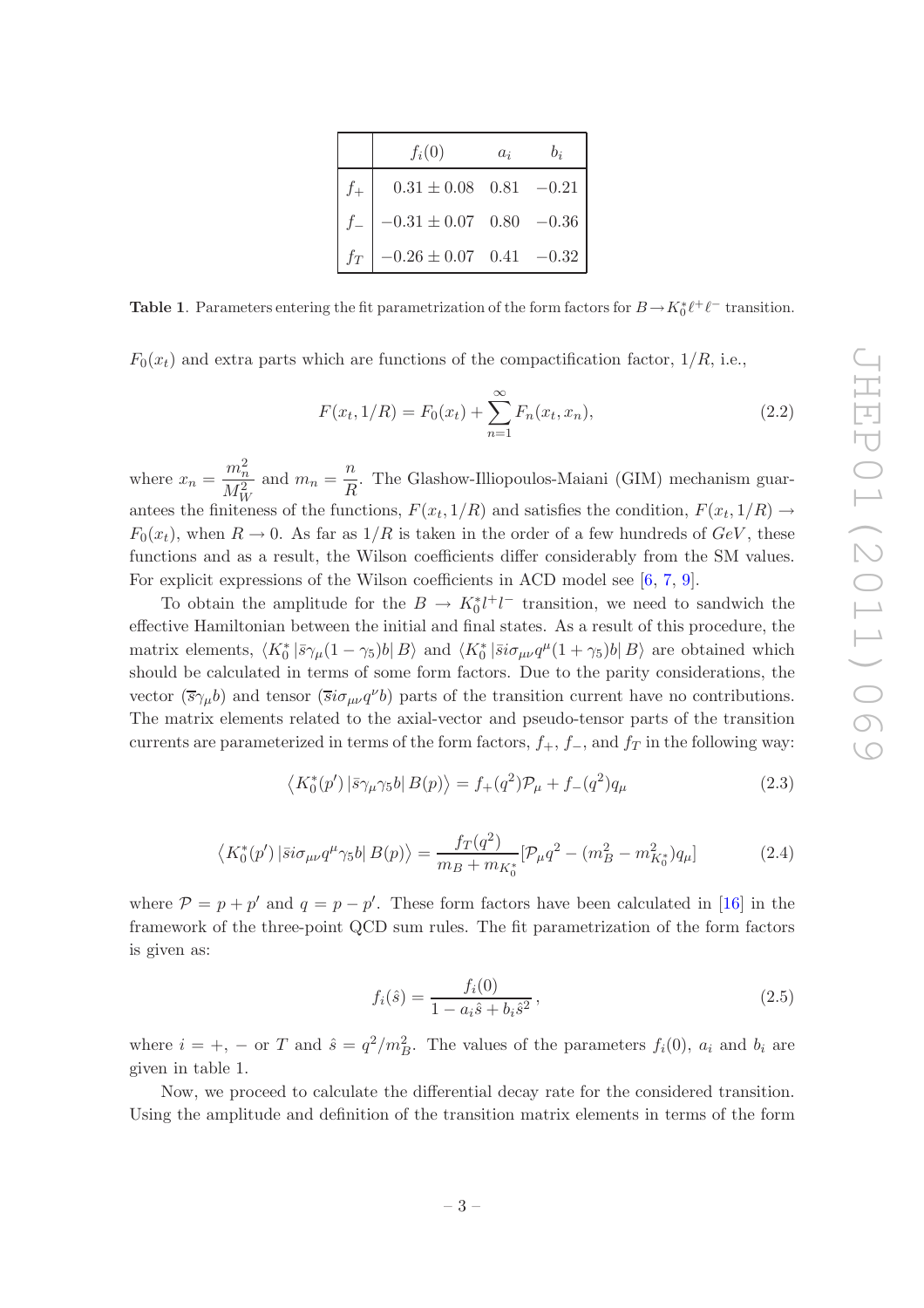factors, we get the following expression for the  $1/R$ -dependent differential decay rate:

$$
\frac{d\Gamma}{d\hat{s}}(\hat{s},1/R) = \frac{G^2 \alpha_{em}^2 m_B^5}{3072\pi^5} |V_{tb}V_{ts}^*|^2 v \sqrt{\lambda(1,\hat{m}_{K_0^*}^2,\hat{s})} \Bigg\{ \Bigg[ |C_9^{\text{eff}}(\hat{s},1/R)f_+(\hat{s}) +\n+ \frac{2\hat{m}_b}{1+\hat{m}_{K_0^*}} C_7^{\text{eff}}(1/R)f_T(\hat{s}) \Bigg]^2 + |C_{10}(1/R)f_+(\hat{s})|^2 \Bigg] (3-v^2)\lambda(1,\hat{m}_{K_0^*}^2,\hat{s}) +\n+ 12\hat{m}_{\ell}^2 \Big[ (2+2\hat{m}_{K_0^*}^2-\hat{s})|f_+(\hat{s})|^2 + 2(1-\hat{m}_{K_0^*}^2) \text{Re}[f_+(\hat{s})f_-(\hat{s})] + \hat{s}|f_-(\hat{s})|^2 \Bigg] |C_{10}(1/R)|^2 \Bigg\},
$$
\n(2.6)

where,  $v = \sqrt{1 - \frac{4\hat{m}_{\ell}^2}{\hat{s}}}, \ \hat{m}_b = \frac{m_b}{m_B}$  $\frac{m_b}{m_B}$ ,  $\hat{m}_{\ell} = \frac{m_{\ell}}{m_B}$  $\frac{m_{\ell}}{m_B}$ ,  $\hat{m}_{K_0^*} = \frac{m_{K_0^*}}{m_B}$  and  $\lambda(a, b, c) = a^2 + b^2 + c^2$  $2ab - 2ac - 2bc$  is the usual triangle function. Integrating out the above equation in the allowed physical region of the  $\hat{s}$   $(4\hat{m}_{\ell}^2 \leq \hat{s} \leq (1 - \hat{m}_{K_0^*})^2)$ , one can get the 1/R-dependent total decay rate and branching ratio.

At the end of this section, we focus our attention to obtain the double-lepton polarization asymmetries. We calculate these asymmetries when polarizations of both leptons simultaneously are considered. Using the definitions of the double-lepton polarization asymmetries expressed in  $[17-19]$ , we obtain the  $1/R$ -dependent polarizations,

$$
P_{LL}(\hat{s}, 1/R) = \frac{-4m_B^2}{3\Delta(\hat{s}, 1/R)} Re[-24m_B^2 \hat{m}_l^2 (1 - \hat{r}_{K_0^*}) C^* D + \lambda m_B^2 (1 + v^2) |A|^2 \tag{2.7}
$$

$$
- 12m_B^2 \hat{m}_l^2 \hat{s} |D|^2 + m_B^2 |C|^2 (2\lambda - (1 - v^2)(2\lambda + 3(1 - \hat{r}_{K_0^*})^2))],
$$
\n
$$
4\pi m^3 \sqrt{\lambda \hat{s}}
$$
\n(2.8)

$$
P_{LN}(\hat{s}, 1/R) = \frac{-4\pi m_B^3 \sqrt{\lambda \hat{s}}}{\hat{s}\Delta(\hat{s}, 1/R)} Im[-m_B \hat{m}_l \hat{s} A^* D - m_B \hat{m}_l (1 - \hat{r}_{K_0^*}) A^* C],
$$
\n(2.9)

$$
P_{NL}(\hat{s}, 1/R) = -P_{LN}(\hat{s}, 1/R),
$$
\n
$$
P_{NL}(\hat{s}, 1/R) = \frac{4\pi m_B^3 \sqrt{\lambda \hat{s}}}{4\pi m_B^3 \sqrt{\lambda \hat{s}}}
$$
\n
$$
P_{NL}(\hat{s}, 1/R) = \frac{4\pi m_B^3 \sqrt{\lambda \hat{s}}}{4\pi m_B^3 \sqrt{\lambda \hat{s}}}
$$
\n
$$
P_{NL}(\hat{s}, 1/R) = \frac{4\pi m_B^3 \sqrt{\lambda \hat{s}}}{4\pi m_B^3 \sqrt{\lambda \hat{s}}}
$$
\n
$$
P_{NL}(\hat{s}, 1/R) = \frac{4\pi m_B^3 \sqrt{\lambda \hat{s}}}{4\pi m_B^3 \sqrt{\lambda \hat{s}}}
$$
\n
$$
P_{NL}(\hat{s}, 1/R) = \frac{4\pi m_B^3 \sqrt{\lambda \hat{s}}}{4\pi m_B^3 \sqrt{\lambda \hat{s}}}
$$
\n
$$
P_{NL}(\hat{s}, 1/R) = \frac{4\pi m_B^3 \sqrt{\lambda \hat{s}}}{4\pi m_B^3 \sqrt{\lambda \hat{s}}}
$$
\n
$$
P_{NL}(\hat{s}, 1/R) = \frac{4\pi m_B^3 \sqrt{\lambda \hat{s}}}{4\pi m_B^3 \sqrt{\lambda \hat{s}}}
$$
\n
$$
P_{NL}(\hat{s}, 1/R) = \frac{4\pi m_B^3 \sqrt{\lambda \hat{s}}}{4\pi m_B^3 \sqrt{\lambda \hat{s}}}
$$
\n
$$
P_{NL}(\hat{s}, 1/R) = \frac{4\pi m_B^3 \sqrt{\lambda \hat{s}}}{4\pi m_B^3 \sqrt{\lambda \hat{s}}}
$$
\n
$$
P_{NL}(\hat{s}, 1/R) = \frac{4\pi m_B^3 \sqrt{\lambda \hat{s}}}{4\pi m_B^3 \sqrt{\lambda \hat{s}}}
$$
\n
$$
P_{NL}(\hat{s}, 1/R) = \frac{4\pi m_B^3 \sqrt{\lambda \hat{s}}}{4\pi m_B^3 \sqrt{\lambda \hat{s}}}
$$
\n
$$
P_{NL}(\hat{s}, 1/R) = \frac{4\pi m_B^3 \sqrt{\lambda \hat{s}}}{4\pi m_B^3 \sqrt{\lambda \hat{s}}}
$$

$$
P_{LT}(\hat{s}, 1/R) = \frac{4\pi m_B^3 \sqrt{\lambda \hat{s}}}{\hat{s}\Delta(\hat{s}, 1/R)} Re[m_B \hat{m}_l v (1 - \hat{r}_{K_0^*})|C|^2 + m_B \hat{m}_l v \hat{s} C^* D],
$$
\n(2.11)

$$
P_{TL}(\hat{s}, 1/R) = P_{LT}(\hat{s}, 1/R),
$$
\n
$$
P_{TL}(\hat{s}, 1/R) = 8m_B^2 v
$$
\n
$$
[9, 2, 4* \text{Cl}]
$$
\n(2.12)

$$
P_{NT}(\hat{s}, 1/R) = -\frac{\delta m_B v}{3\Delta(\hat{s}, 1/R)} Im[2\lambda m_B^2 A^* C],
$$
\n(2.13)

$$
P_{TN}(\hat{s}, 1/R) = -P_{NT}(\hat{s}, 1/R),
$$
\n<sup>(2.14)</sup>

$$
P_{TT}(\hat{s},1/R) = \frac{4m_B^2}{3\Delta(\hat{s},1/R)} Re[-24m_B^2 \hat{m}_l^2 (1 - \hat{r}_{K_0^*}) C^* D - \lambda m_B^2 (1 + v^2) |A|^2 - 12m_B^2 \hat{m}_l^2 \hat{s} |D|^2
$$
  

$$
+ m^2 |C|^2 \Omega \left( (1 - v^2)(2) + 3(1 - \hat{r}_{K_0^*})^2 \right) |1 - (2.15)|
$$

$$
+ mB2|C|2{2\lambda - (1 - v2)(2\lambda + 3(1 - \hat{r}_{K_0*})2)},
$$
\n(2.15)

$$
P_{NN}(\hat{s}, 1/R) = \frac{4m_B^2}{3\Delta(\hat{s}, 1/R)} Re[24m_B^2 \hat{m}_l^2 (1 - \hat{r}_{K_0^*}) C^* D - \lambda m_B^2 (3 - v^2) |A|^2 + 12m_B^2 \hat{m}_l^2 \hat{s} |D|^2
$$
  
+  $m_B^2 |C|^2 \{2\lambda - (1 - v^2)(2\lambda - 3(1 - \hat{r}_{K_0^*})^2)\}]$  (2.16)

where,  $L$ ,  $N$  and  $T$  stand for the longitudinal, normal and transversal polarizations, re-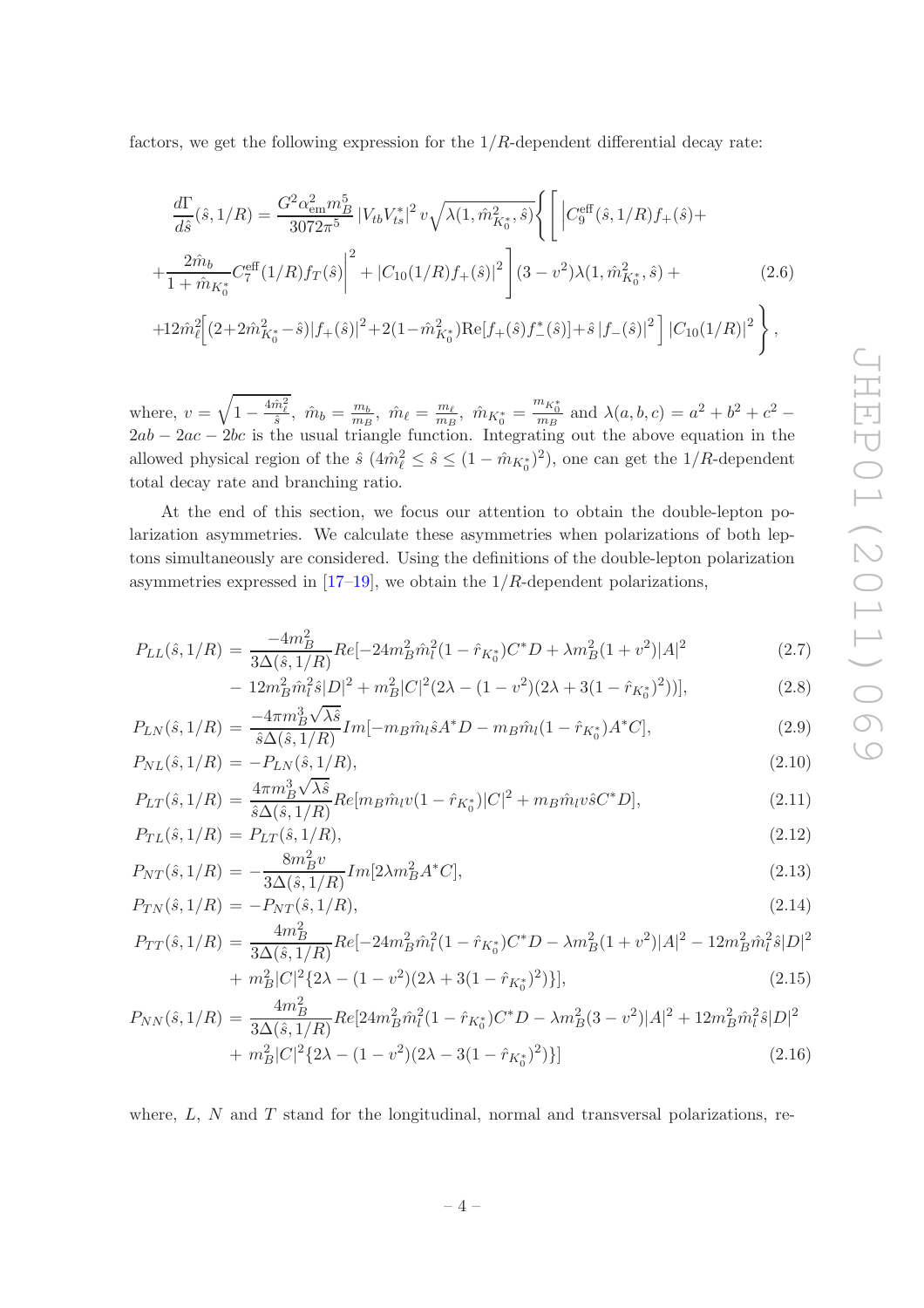

**Figure 1.** The dependence of the branching ratio for  $B \to K_0^* l^+ l^-$  on the compactification factor,  $1/R$  for different leptons.

spectively, 
$$
\hat{r}_{K_0^*} = \hat{m}_{K_0^*}^2
$$
,  $\lambda = \lambda(1, \hat{r}_{K_0^*}, \hat{s})$  and  
\n
$$
\Delta(\hat{s}, 1/R) = \frac{4m_B^2}{3} Re[24m_B^2 \hat{m}_l^2 (1 - \hat{r}_{K_0^*}) D^* C + \lambda m_B^2 (3 - v^2) |A|^2 + 12m_B^2 \hat{m}_l^2 \hat{s} |D|^2
$$
\n
$$
+ m_B^2 |C|^2 \{2\lambda - (1 - v^2)(2\lambda - 3(1 - \hat{r}_{K_0^*})^2)\}]
$$
\n
$$
A = A(\hat{s}, 1/R) = 2C_9^{\text{eff}}(\hat{s}, 1/R) f_+(\hat{s}) - 4C_7^{\text{eff}}(1/R)(m_b + ms) \frac{f_T(\hat{s})}{m_B + m_{K_0^*}},
$$
\n
$$
B = B(\hat{s}, 1/R) = 2C_9^{\text{eff}}(\hat{s}, 1/R) f_-(\hat{s}) + 4C_7^{\text{eff}}(1/R)(m_b + ms) \frac{f_T(\hat{s})}{(m_B + m_{K_0^*})\hat{s}m_B^2}(m_B^2 - m_{K_0^*}^2),
$$
\n
$$
C = C(\hat{s}, 1/R) = 2C_{10}(1/R) f_+(\hat{s}),
$$
\n
$$
D = D(\hat{s}, 1/R) = 2C_{10}(1/R) f_-(\hat{s}).
$$
\n(2.17)

#### <span id="page-5-0"></span>3 Numerical results

In this section, we numerically analyze the expressions of the branching ratio and doublelepton polarization asymmetries and discuss their dependence and sensitivity on the compactification factor,  $1/R$ . Some input parameters of the SM used in the numerical analysis are:  $m_t = 167 \text{ GeV}, m_W = 80.4 \text{ GeV}, m_Z = 91.18 \text{ GeV}, m_c = 1.46 \text{ GeV}, m_b = 4.8 \text{ GeV},$  $m_u = 0.005 \, GeV, \, m_B = 5.28 \, GeV, \, m_{K_0^*} = 1.425 \, GeV, \, sin^2 \theta_W = 0.23, \, \alpha_{\rm em} = \frac{1}{137},$  $\alpha_s(m_Z) = 0.118, |V_{tb}V_{ts}^*| = 0.041, G_F = 1.167 \times 10^{-5} \ GeV^{-2}, m_e = 5.1 \times 10^{-4} \ GeV,$  $m_{\mu} = 0.109 \,\text{GeV}, m_{\tau} = 1.784 \,\text{GeV}, \text{and } \tau_B = 1.525 \times 10^{-12} \,\text{s}.$  As we previously mentioned, the branching ratio is obtained integrating the differential decay rate over  $\hat{s}$  in the physical region of the square of the momentum transfered,  $q^2$ , hence the obtained expression for the branching ration only depends on the compactification factor. In figure 1, we present the dependence branching ratio of the  $B \to K_0^* l^+ l^-$  transition on compactification parameter,  $1/R$  in the interval,  $200 \text{ GeV} \le 1/R \le 1000 \text{ GeV}$  for different leptons.

From this figure, we deduce the following results:

• There are considerable discrepancies between the predictions of the ACD and SM models for low values of the compactification factor,  $1/R$ . As  $1/R$  increases, the difference between the predictions of the two models tends to diminish. The result of ACD approaches the result of SM for higher values of  $1/R$  ( $1/R \simeq 1000 \, GeV$ ). Such a discrepancy at low values of  $1/R$  can be a signal for the existence of extra dimensions.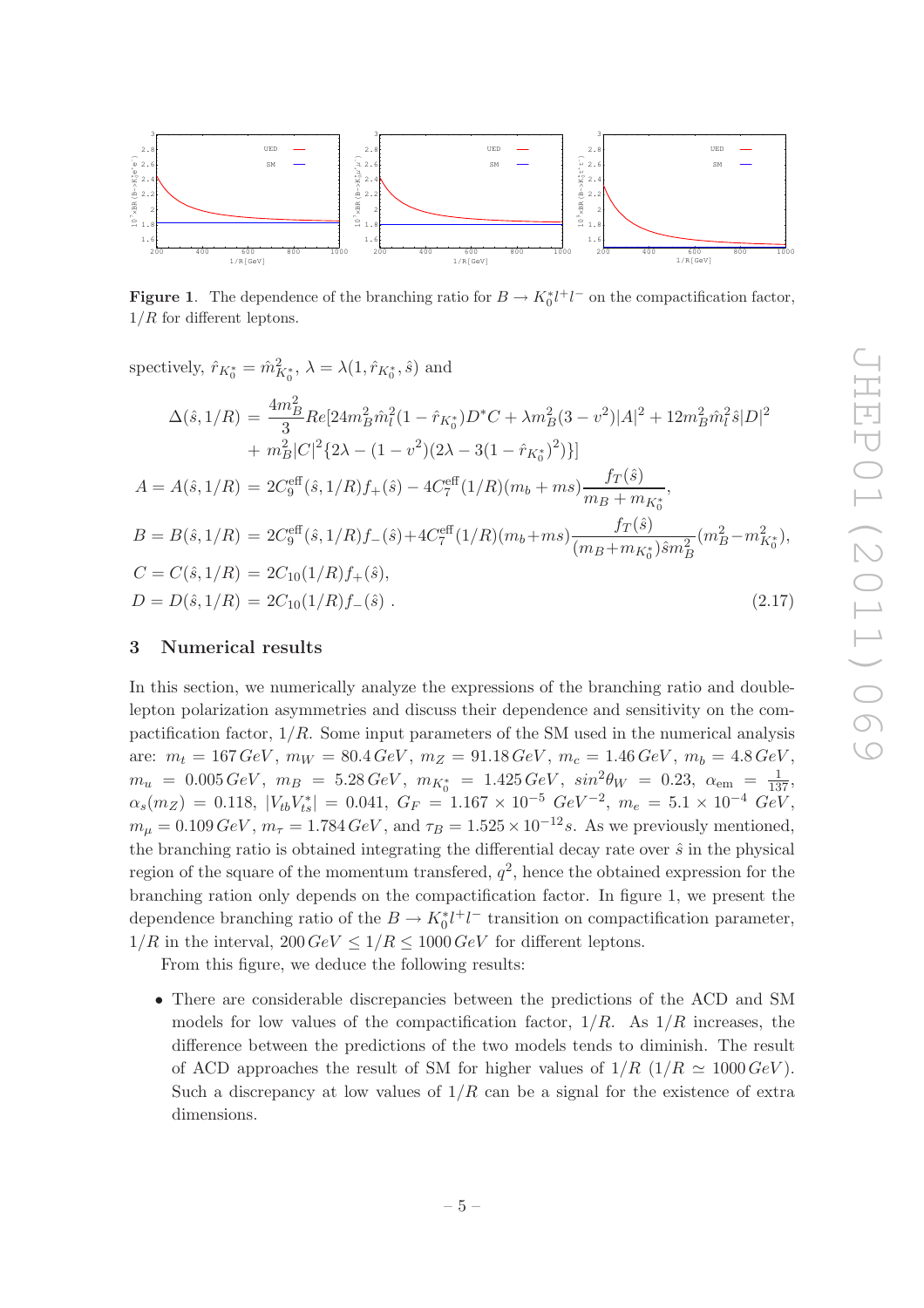

<span id="page-6-0"></span>**Figure 2.** The dependence of the  $P_{LL}$  polarization in two models for  $B \to K_0^* l^+ l^-$  on the compactification factor,  $1/R$  at different fixed values of  $\hat{s}$  and different leptons.



**Figure 3.** The same as figure [2,](#page-6-0) but for  $P_{LN}$  polarization.



**Figure 4.** The same as figure [2,](#page-6-0) but for  $P_{LT}$  polarization.



**Figure 5.** The same as figure [2,](#page-6-0) but for  $P_{NT}$  polarization.

- As it is expected, an increase in the lepton mass results in a decrease in the branching ratio. The branching ratios for the  $e$  and  $\mu$  are approximately the same.
- The order of magnitude of the branching ratio, specially for the  $e$  and  $\mu$ , depicts a possibility to study such channels at the LHC.

Now, we proceed to show the results of the double-lepton polarization asymmetries. As it is clear from their explicit expressions, they depend on both the compactification factor,  $1/R$ and the  $\hat{s}$ . The dependence of different polarization asymmetries on the compactification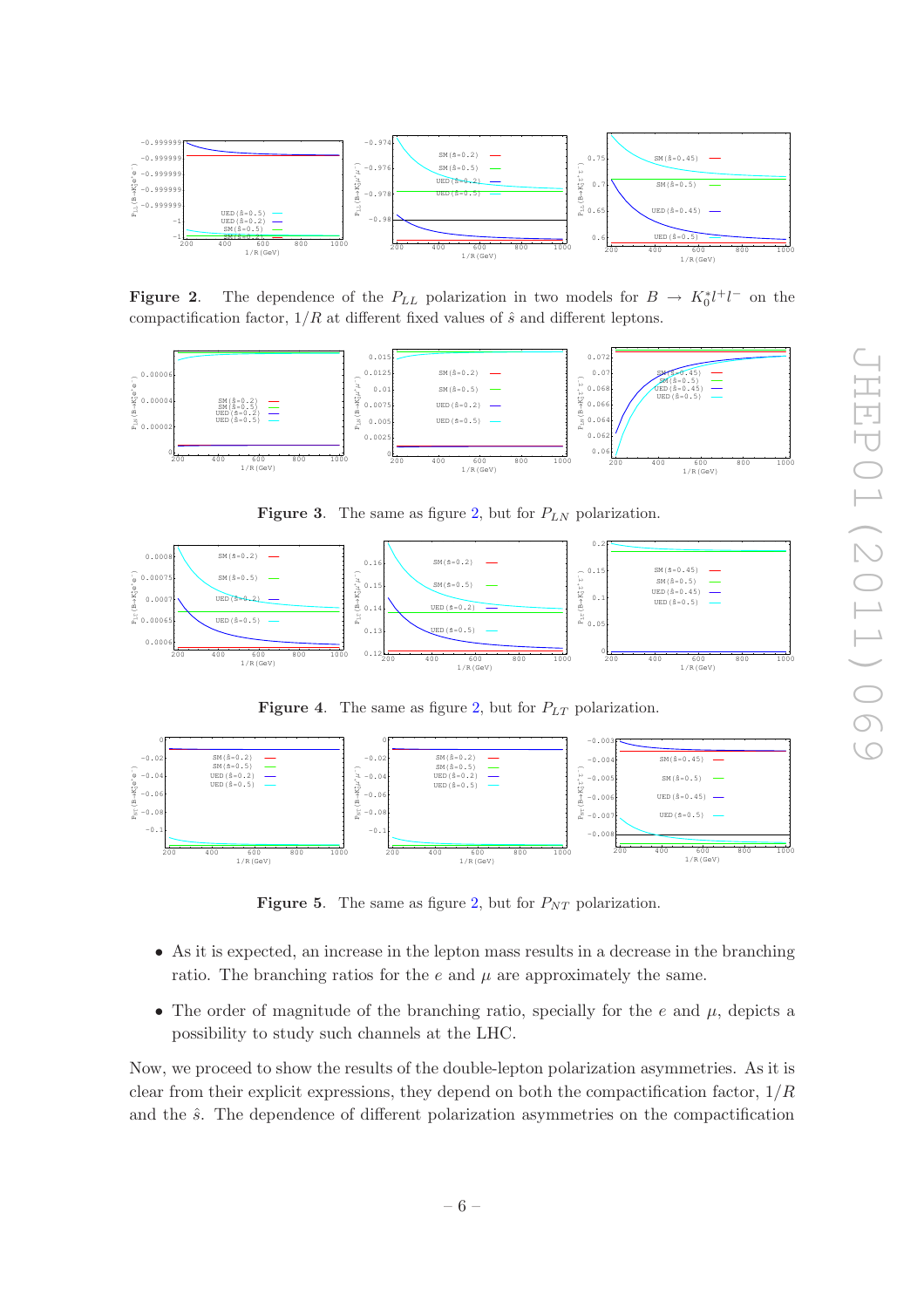

Figure 6. The same as figure [2,](#page-6-0) but for  $P_{TT}$  polarization.



<span id="page-7-0"></span>**Figure 7.** The same as figure [2,](#page-6-0) but for  $P_{NN}$  polarization.



<span id="page-7-1"></span>**Figure 8.** The dependence of the  $P_{LL}$  polarization of the  $B \to K_0^* l^+ l^-$  on  $\hat{s}$  at different fixed values of  $1/R$  and the SM for different leptons.

factor,  $1/R$  at different fixed values of  $\hat{s}$  and different leptons are shown in figures [2–](#page-6-0)[7.](#page-7-0) A quick glance at these figures leads to the following conclusions:

- As it is expected, all polarization asymmetries lie between −1 and 1. There are also discrepancies between the predictions of two models for small  $1/R$  values, except the  $P_{LL}$ ,  $P_{LN}$  and  $P_{NT}$  for e and  $\mu$  cases for which the differences between the ACD and SM models are very small. At high values of  $1/R$ , two models have approximately the same predictions.
- All double-lepton polarization asymmetries have the same sign for all leptons, except the  $P_{LL}$  at which the sign for the  $\tau$  mode is different than those for the e and  $\mu$  cases.
- In contrast with the branching ratios, some of the polarization asymmetry predictions are different for the  $e$  and  $\mu$  cases.
- In  $P_{NN}$  for e and  $\mu$  and  $P_{TT}$  for e, the SM gives zero for  $\hat{s} = 0.5$ , while we see considerable nonzero values for them in ACD model at low  $1/R$  values.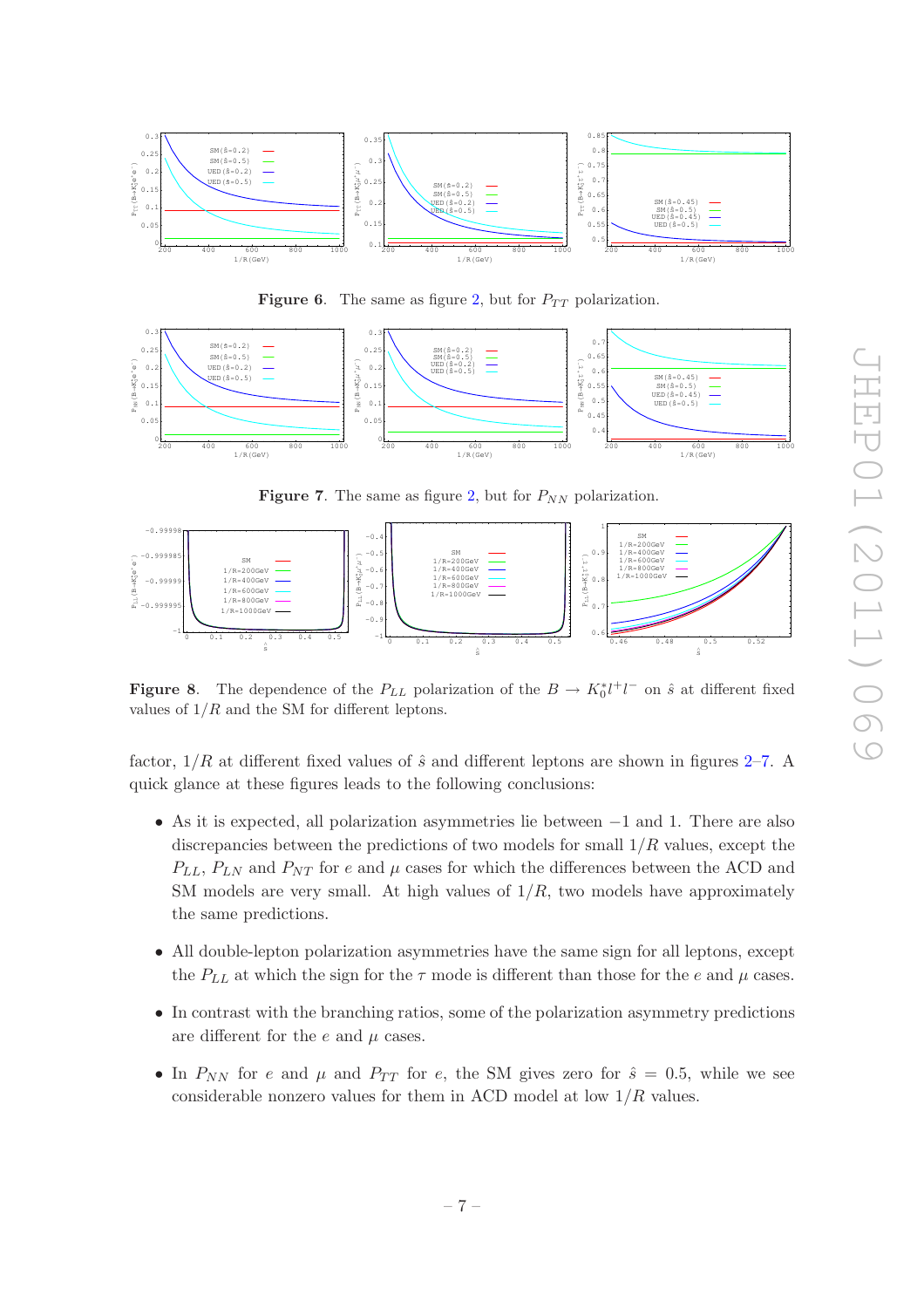

**Figure 9.** The same as figure [8,](#page-7-1) but for  $P_{LN}$  polarization.



Figure 10. The same as figure [8,](#page-7-1) but for  $P_{LT}$  polarization.



Figure 11. The same as figure [8,](#page-7-1) but for  $P_{NT}$  polarization.



Figure 12. The same as figure [8,](#page-7-1) but for  $P_{TT}$  polarization.

We depict the dependence of the different double-lepton polarization asymmetries on  $\hat{s}$  at different fixed values of  $1/R$  and the SM for different leptons in figures [8–](#page-7-1)[13.](#page-9-0) From these figures, we infer the following information:

• The longitudinal-longitudinal polarization asymmetry,  $P_{LL}$ , remains approximately unchanged in whole physical region except the end points for the  $e$  and  $\mu$ . This asymmetry grows as  $\hat{s}$  increases and reaches its maximum at the upper bound of the allowed physical region for  $\tau$ .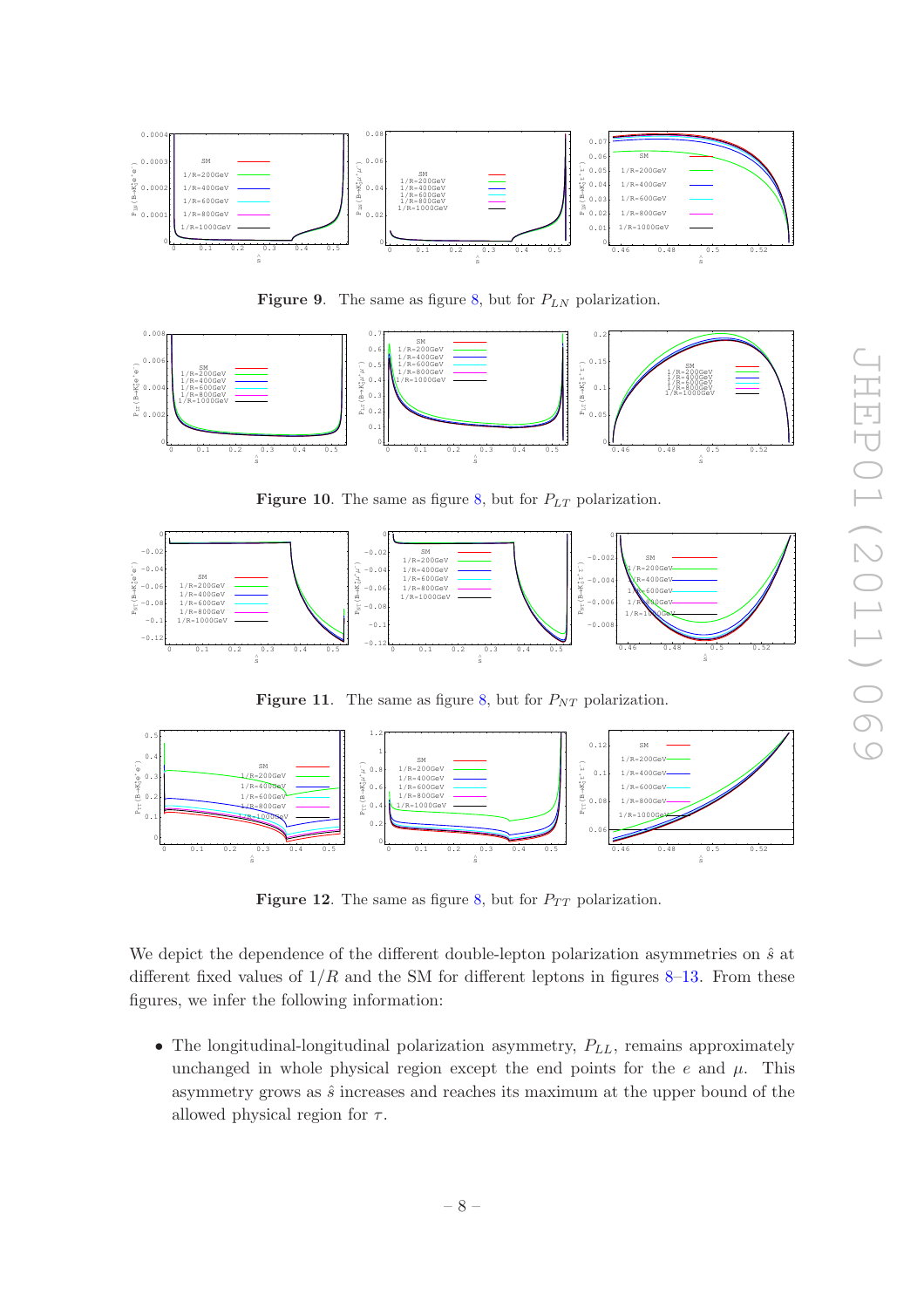

<span id="page-9-0"></span>Figure 13. The same as figure [8,](#page-7-1) but for  $P_{NN}$  polarization.

- The  $P_{LN}$  is zero in the interval,  $4m_l^2 \leq \hat{s} \leq 0.37$ , but after  $\hat{s} = 0.37$  it starts to increase up to the upper limit for  $\hat{s}((1 - \hat{m}_{K_0^*})^2)$  for e and  $\mu$ . For  $\tau$  case, this asymmetry remains approximately unchanged in the interval  $4m_l^2 \leq \hat{s} \leq 0.50$ , but after this point it starts to diminish and becomes zero at the endpoint.
- The  $P_{LT}$  slightly decreases as  $\hat{s}$  increases for the e and  $\mu$  cases and has a very small value for the e case compared to that of the  $\mu$ . This asymmetry for  $\tau$ , first increases then it decreases after reaching a maximum as  $\hat{s}$  increases in the allowed physical region.
- The normal-transversal polarization asymmetry,  $P_{NT}$  remain also unchanged in the interval,  $4\hat{m}_l^2 \leq \hat{s} \leq 0.37$ , for e and  $\mu$ , but it grows after this interval and has negative sign. In the case of  $\tau$ , this asymmetry also has negative sign and it increases to reach a maximum then decreases as  $\hat{s}$  increases.
- For the e and  $\mu$ , the  $P_{TT}$  and  $P_{NN}$  start to decrease as  $\hat{s}$  increases. The values of these asymmetries in the SM and higher values of the compactification factor become zero around  $\hat{s} = 0.37$  then they start to increase as  $\hat{s}$  increases. They have minimums at low  $1/R$  values at the same  $\hat{s}$ . For  $\tau$  case, the  $P_{TT}$  and  $P_{NN}$  grow as  $\hat{s}$  increases and the  $P_{NN}$  reaches its maximum at the upper bound.

At the end of this section, we would like to quantify the uncertainties of our predictions associated with the errors of the hadronic form factors. In this connection, we show the dependence of the differential branching ratios for  $\mu$  and  $\tau$  on  $\hat{s}$  in figure [14](#page-10-1) and dependence of  $P_{LL}$ ,  $P_{TT}$  and  $P_{NN}$  on  $\hat{s}$  only for  $\mu$  in figure [15.](#page-10-2) These figures contain our predictions (a) in ACD model at  $1/R = 200 \, GeV$  when the errors presented in table 1 are added to the central values of the form factors, (b) the same model and  $1/R$ , but when the errors of form factors are subtracted from the central values and (c) in SM when central values of the form factors are considered. From figure [14,](#page-10-1) we see that the results of SM lies between the cases (a) and (b) but close to the case (b). In the case of  $\mu$ , the maximum deviation from the SM is in lower values of  $\hat{s}$  and belongs to the case (a) and has the value about two times grater than that of the SM. For  $\tau$  case, the maximum deviation of the ACD prediction lies at middle of the allowed physical region for the  $\hat{s}$ . At this point, the ACD prediction in the case (a) is approximately six times greater than the SM prediction. The similar deviations from the SM model has also been observed for instance in [\[20](#page-12-4)] for  $\Lambda_b \to \Lambda l^+ l^-$ , but at higher values of  $\hat{s}$ . figure, [15](#page-10-2) depicts an interesting observation. The ACD model in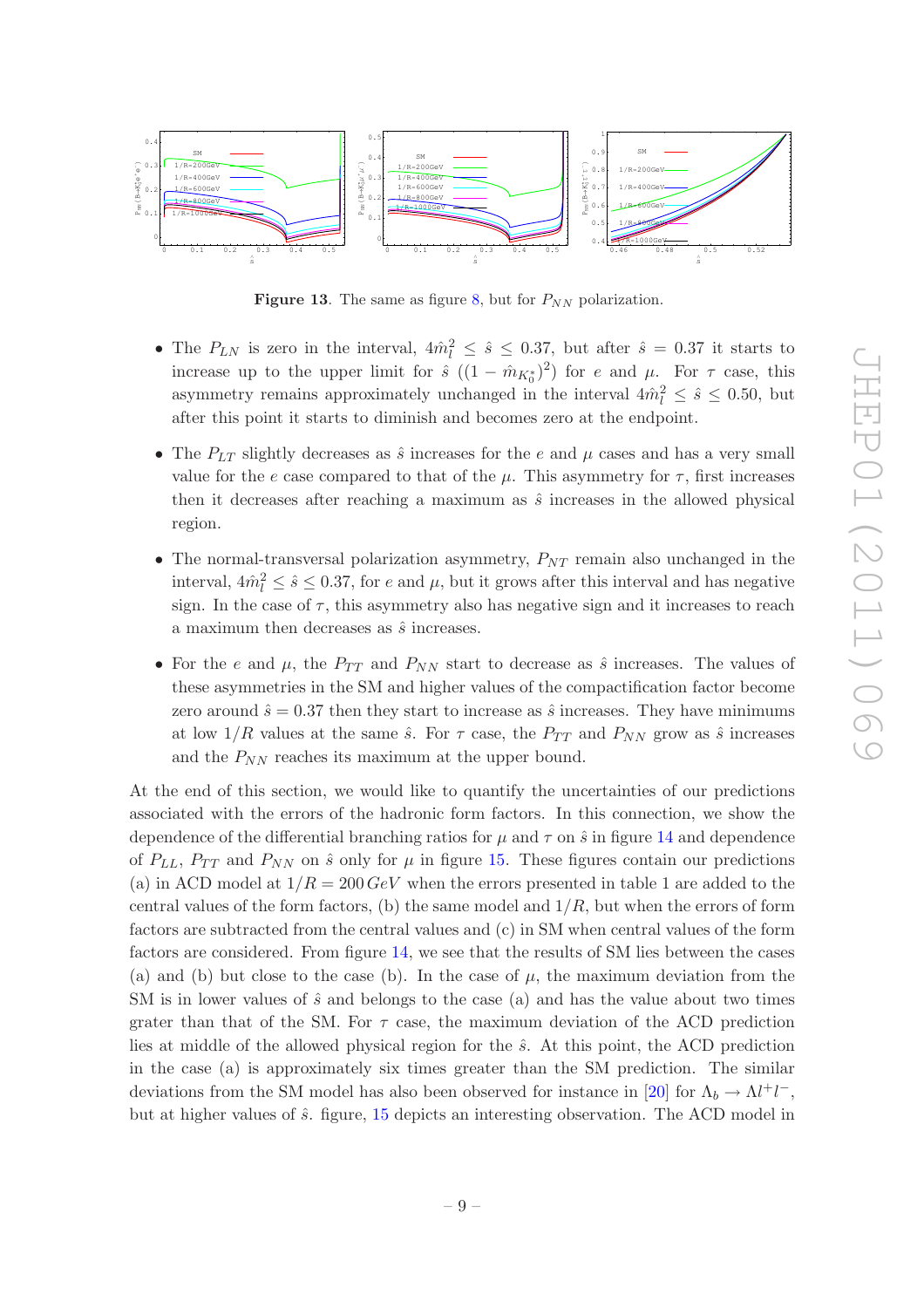

<span id="page-10-1"></span>**Figure 14.** The dependence of differential branching ratio for  $\mu$  and  $\tau$  on  $\hat{s}$ . The red color shows the results at  $1/R = 200 \text{ GeV}$  when the errors of form factors are added to the central values, the green one shows the predictions at the same value of  $1/R$ , but when the errors are subtracted from the central values and the blue color shows the result of the SM, when the central value of the form factors are considered



<span id="page-10-2"></span>**Figure 15.** The same as figure [14,](#page-10-1) but for  $P_{LL}$ ,  $P_{TT}$  and  $P_{NN}$  polarizations and only for  $\mu$ .

the cases (a) and (b) has approximately the same predictions, but ignoring the end points at which two models have same predictions, the ACD model predictions are 1/5, 5 and approximately 9 times of the SM predictions for  $P_{LL}$ ,  $P_{TT}$  and  $P_{NN}$ , respectively.

#### <span id="page-10-0"></span>4 Conclusion

We have calculated some observables such as the branching ratio and double-lepton polarization asymmetries associated with the  $B \to K_0^*(1430)l^+l^-$  channel in the framework of the ACD model with a single universal extra dimension. We discussed the sensitivities of these observables to the compactification parameter,  $1/R$ . We compared the results obtained from the ACD model with the predictions of the standard model. The predictions of the two models approach each other at around  $1000 \ GeV$  for the value of the compactification parameter,  $1/R$ . However the results for the two models differ significantly at lower values of the compactification parameter. This difference grows specially when the errors of the form factors calculated from the QCD sum rules in table 1 are taken into account. The maximum deviation from the predictions of SM for the considered quantities, obtained using the central values of form factors, belongs to the case of ACD model predictions, where the errors of the form factors are added to the central values of the form factors. This deviation also increases as  $1/R$  decreases, such that at low  $1/R$ , the discrep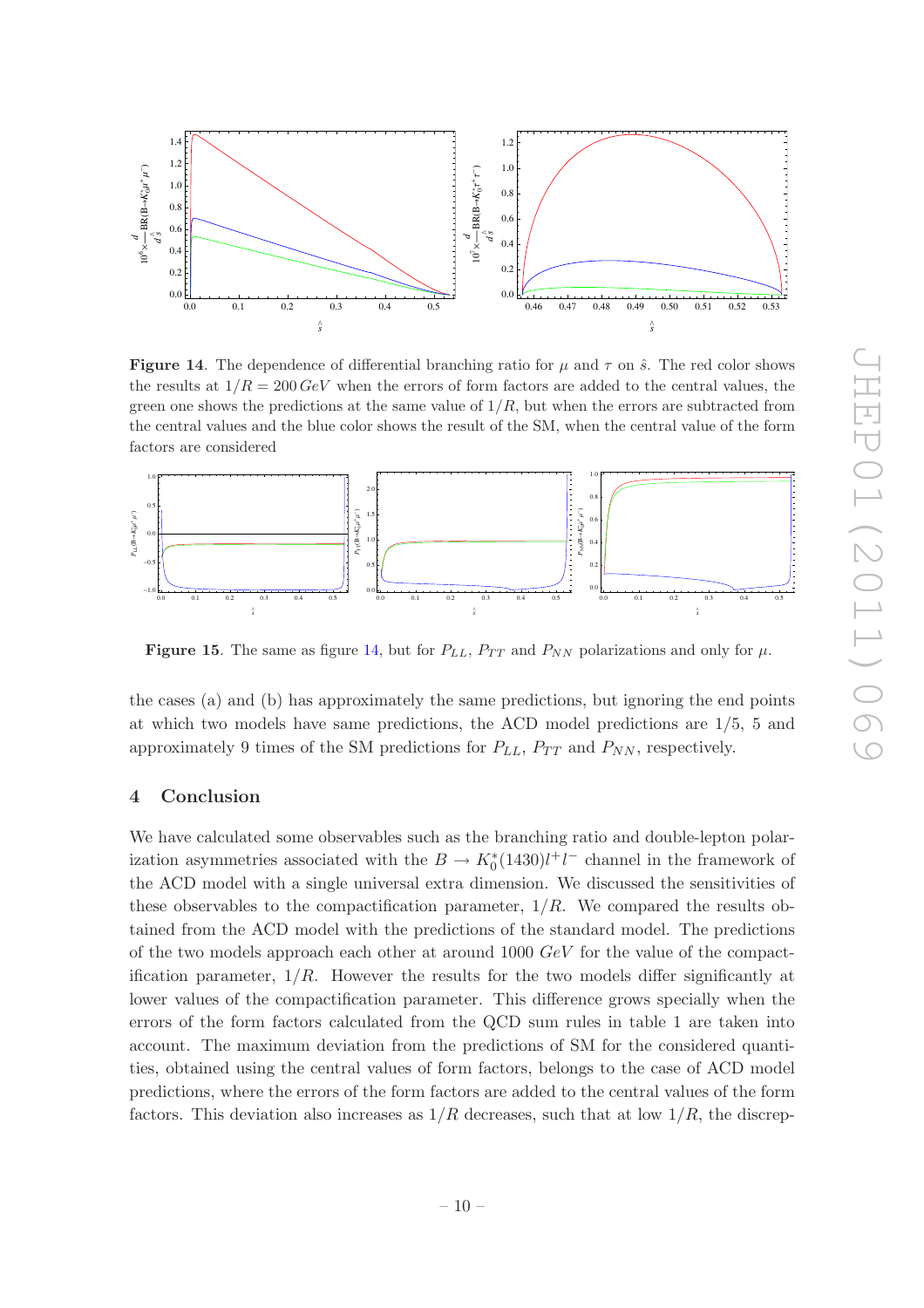ancy between predictions of the SM and ACD models reaches to approximately one order of magnitude for some observables. These results beside the other evidences for deviation of the ACD model predictions from the SM obtained via investigating many observables related to the B and  $\Lambda_b$  channels, which due to the heavy bottom quark have large range of  $q^2$ , in [\[6](#page-11-3), [7](#page-11-7), [9](#page-11-4), [11](#page-11-6)[–14](#page-12-0), [20](#page-12-4)[–26](#page-12-5)], can be considered as a signal for the existence of extra dimensions in the nature which should we search for in the experiments.

The order of magnitude for the branching ratio shows a possibility to study  $B \rightarrow$  $K_0^*(1430)l^+l^-$  channel at the LHC. Any measurements on the branching ratio as well as the double-lepton polarization asymmetries and determination of their signs and their comparison with the obtained results in this paper can give valuable information about the nature of the scalar meson  $K_0^*(1430)$  as well as the possible extra dimensions.

### References

- <span id="page-11-0"></span>[1] N. Arkani-Hamed, S. Dimopoulos and G.R. Dvali, *The hierarchy problem and new dimensions at a millimeter*, *[Phys. Lett.](http://dx.doi.org/10.1016/S0370-2693(98)00466-3)* B 429 (1998) 263 [[hep-ph/9803315](http://arxiv.org/abs/hep-ph/9803315)] [\[SPIRES\]](http://www-spires.slac.stanford.edu/spires/find/hep/www?eprint=HEP-PH/9803315).
- [2] N. Arkani-Hamed, S. Dimopoulos and G.R. Dvali, *Phenomenology, astrophysics and cosmology of theories with sub-millimeter dimensions and TeV scale quantum gravity*, *Phys. Rev.* D 59 [\(1999\) 086004](http://dx.doi.org/10.1103/PhysRevD.59.086004) [[hep-ph/9807344](http://arxiv.org/abs/hep-ph/9807344)] [\[SPIRES\]](http://www-spires.slac.stanford.edu/spires/find/hep/www?eprint=HEP-PH/9807344).
- [3] I. Antoniadis, N. Arkani-Hamed, S. Dimopoulos and G.R. Dvali, *New dimensions at a millimeter to a Fermi and superstrings at a TeV*, *[Phys. Lett.](http://dx.doi.org/10.1016/S0370-2693(98)00860-0)* B 436 (1998) 257 [[hep-ph/9804398](http://arxiv.org/abs/hep-ph/9804398)] [\[SPIRES\]](http://www-spires.slac.stanford.edu/spires/find/hep/www?eprint=HEP-PH/9804398).
- <span id="page-11-1"></span>[4] I. Antoniadis, *A Possible new dimension at a few TeV*, *[Phys. Lett.](http://dx.doi.org/10.1016/0370-2693(90)90617-F)* B 246 (1990) 377 [\[SPIRES\]](http://www-spires.slac.stanford.edu/spires/find/hep/www?j=PHLTA,B246,377).
- <span id="page-11-2"></span>[5] T. Appelquist, H.-C. Cheng and B.A. Dobrescu, *Bounds on universal extra dimensions*, *Phys. Rev.* D 64 [\(2001\) 035002](http://dx.doi.org/10.1103/PhysRevD.64.035002) [[hep-ph/0012100](http://arxiv.org/abs/hep-ph/0012100)] [\[SPIRES\]](http://www-spires.slac.stanford.edu/spires/find/hep/www?eprint=HEP-PH/0012100).
- <span id="page-11-3"></span>[6] A.J. Buras, M. Spranger and A. Weiler, *The Impact of Universal Extra Dimensions on the Unitarity Triangle and Rare K and B Decays*, *[Nucl. Phys.](http://dx.doi.org/10.1016/S0550-3213(03)00250-5)* B 660 (2003) 225 [[hep-ph/0212143](http://arxiv.org/abs/hep-ph/0212143)] [\[SPIRES\]](http://www-spires.slac.stanford.edu/spires/find/hep/www?eprint=HEP-PH/0212143).
- <span id="page-11-7"></span>[7] A.J. Buras, A. Poschenrieder, M. Spranger and A. Weiler, *The impact of universal extra dimensions on*  $B \to X/s$  gamma,  $B \to X/s$  gluon,  $B \to X/s$   $\mu^+\mu^-$ ,  $K(L) \to pi0$   $e^+e^-$  and  $\epsilon'/\epsilon$ , *[Nucl. Phys.](http://dx.doi.org/10.1016/j.nuclphysb.2003.11.010)* **B 678** (2004) 455 [[hep-ph/0306158](http://arxiv.org/abs/hep-ph/0306158)] [\[SPIRES\]](http://www-spires.slac.stanford.edu/spires/find/hep/www?eprint=HEP-PH/0306158).
- [8] A.J. Buras and M. Münz, *Effective Hamiltonian for*  $B \to X(s) e^+e^-$  *beyond leading logarithms in the NDR and HV schemes*, *[Phys. Rev.](http://dx.doi.org/10.1103/PhysRevD.52.186)* D 52 (1995) 186 [[hep-ph/9501281](http://arxiv.org/abs/hep-ph/9501281)] [\[SPIRES\]](http://www-spires.slac.stanford.edu/spires/find/hep/www?eprint=HEP-PH/9501281).
- <span id="page-11-4"></span>[9] P. Colangelo, F. De Fazio, R. Ferrandes and T.N. Pham, *Exclusive B*  $\rightarrow$  K(\*)  $\ell^+\ell^-$ , *B*  $\rightarrow$  $K^{(*)}$  *nu anti-nu and*  $B \to K^*$  gamma transitions in a scenario with a single universal extra *dimension*, *Phys. Rev.* D 73 [\(2006\) 115006](http://dx.doi.org/10.1103/PhysRevD.73.115006) [[hep-ph/0604029](http://arxiv.org/abs/hep-ph/0604029)] [\[SPIRES\]](http://www-spires.slac.stanford.edu/spires/find/hep/www?eprint=HEP-PH/0604029).
- <span id="page-11-5"></span>[10] T. Appelquist and H.-U. Yee, *Universal extra dimensions and the Higgs boson mass*, *Phys. Rev.* D 67 [\(2003\) 055002](http://dx.doi.org/10.1103/PhysRevD.67.055002) [[hep-ph/0211023](http://arxiv.org/abs/hep-ph/0211023)] [\[SPIRES\]](http://www-spires.slac.stanford.edu/spires/find/hep/www?eprint=HEP-PH/0211023).
- <span id="page-11-6"></span>[11] V. Bashiry, M. Bayar and K. Azizi, *Double-lepton polarization asymmetries and polarized forward backward asymmetries in the rare*  $b \rightarrow s\ell^+\ell^-$  *decays in a single niversal extra dimension scenario*, *Phys. Rev.* D 78 [\(2008\) 035010](http://dx.doi.org/10.1103/PhysRevD.78.035010) [[arXiv:0808.1807](http://arxiv.org/abs/0808.1807)] [\[SPIRES\]](http://www-spires.slac.stanford.edu/spires/find/hep/www?eprint=0808.1807).